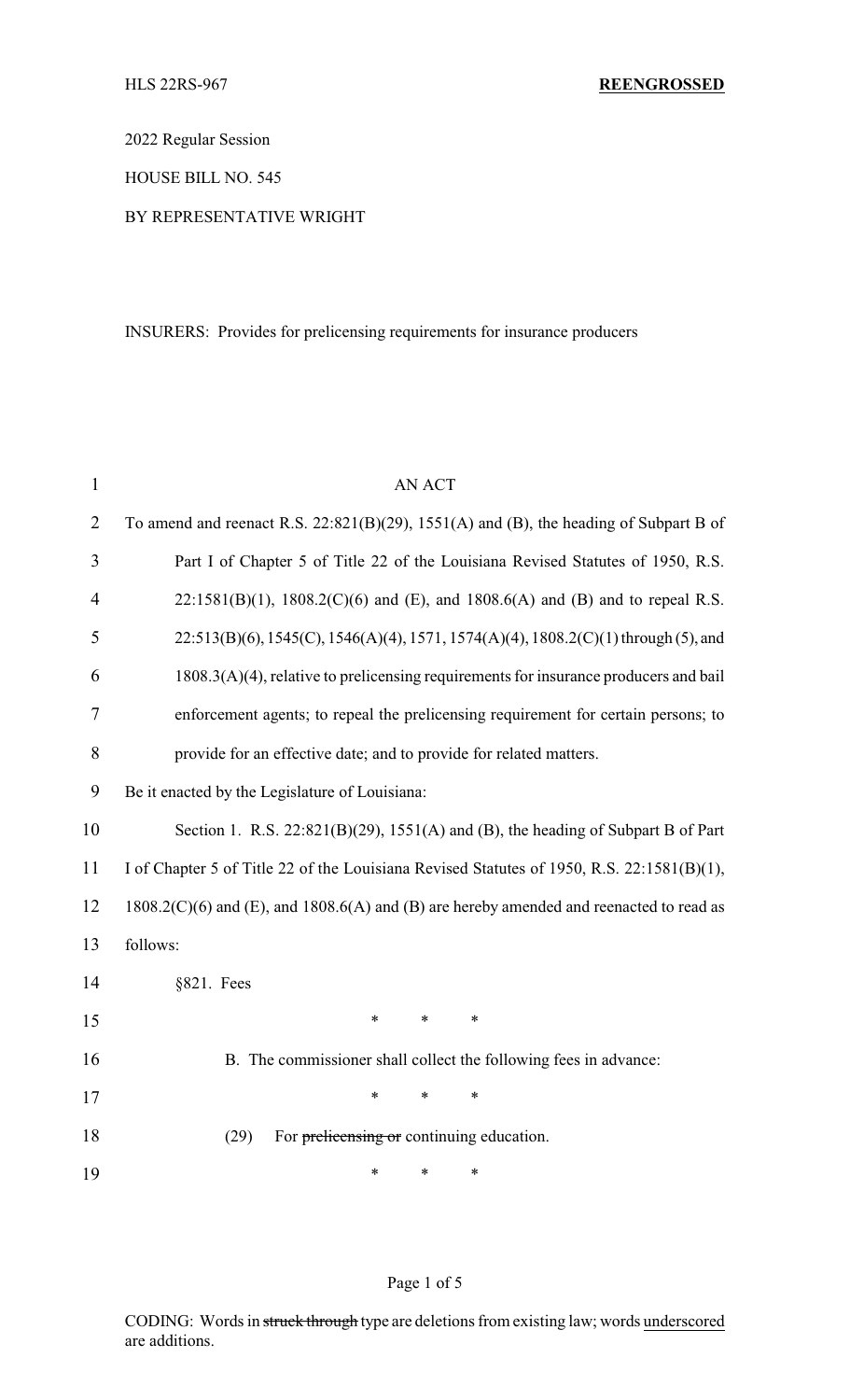| $\mathbf{1}$   | §1551. Exemption from examination                                                       |  |  |  |
|----------------|-----------------------------------------------------------------------------------------|--|--|--|
| $\overline{2}$ | A. An individual who applies for an insurance producer license in this state            |  |  |  |
| 3              | who was previously licensed for the same lines of authority in another state shall not  |  |  |  |
| 4              | be required to complete any prelicensing education or an examination.<br>This           |  |  |  |
| 5              | exemption is available only if the person is currently licensed in that state or if the |  |  |  |
| 6              | application is received within ninety days of the cancellation of the applicant's       |  |  |  |
| $\tau$         | previous license and if the prior state issues a certification that, at the time of     |  |  |  |
| 8              | cancellation, the applicant was in good standing in that state or the state's Producer  |  |  |  |
| 9              | Database records, maintained by the National Association of Insurance                   |  |  |  |
| 10             | Commissioners, its affiliates or subsidiaries, indicate that the producer is or was     |  |  |  |
| 11             | licensed in good standing for the line of authority requested.                          |  |  |  |
| 12             | B. A person licensed as an insurance producer in another state who moves                |  |  |  |
| 13             | to this state shall make application within ninety days of establishing legal residence |  |  |  |
| 14             | to become a resident licensee pursuant to R.S. 22:1546. No prelicensing education       |  |  |  |
| 15             | or examination shall be required of that person to obtain any line of authority         |  |  |  |
| 16             | previously held in the prior state except where the commissioner of insurance           |  |  |  |
| 17             | determines otherwise by regulation.                                                     |  |  |  |
| 18             | $\ast$<br>*<br>∗                                                                        |  |  |  |
| 19             | SUBPART B. PRELICENSE AND CONTINUING EDUCATION EDUCATIONAL                              |  |  |  |
| 20             | <b>PROGRAMS</b>                                                                         |  |  |  |
| 21             | ∗<br>∗<br>∗                                                                             |  |  |  |
| 22             | §1581. Regulation of bail enforcement agents                                            |  |  |  |
| 23             | $\ast$<br>∗<br>*                                                                        |  |  |  |
| 24             | B. The regulations adopted by the commissioner shall include provisions                 |  |  |  |
| 25             | governing:                                                                              |  |  |  |
| 26             | (1) Prelicensing and continuing Continuing education requirements for bail              |  |  |  |
| 27             | enforcement agents.                                                                     |  |  |  |
| 28             | ∗<br>∗<br>*                                                                             |  |  |  |
|                |                                                                                         |  |  |  |

# Page 2 of 5

CODING: Words in struck through type are deletions from existing law; words underscored are additions.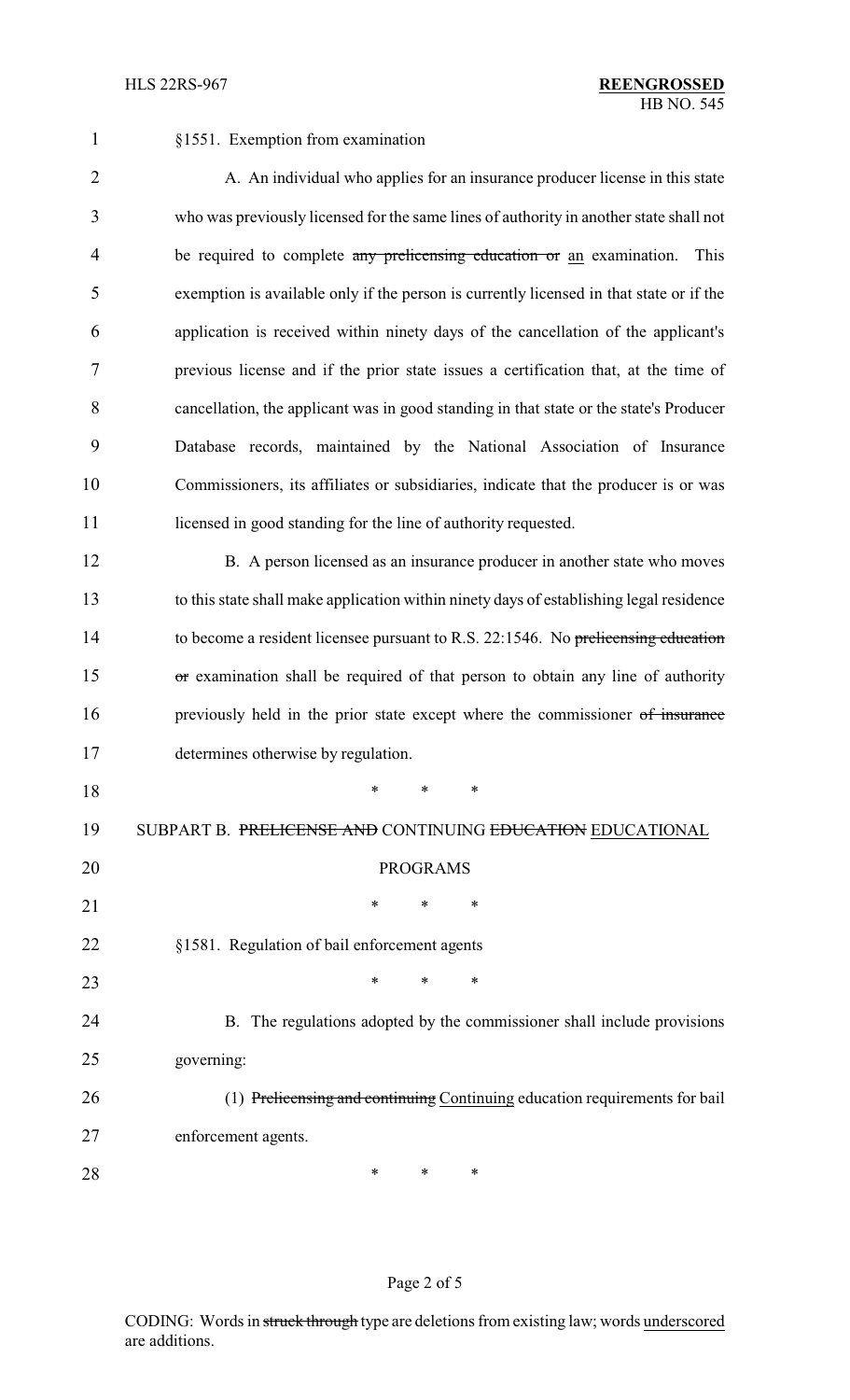| $\mathbf{1}$   | §1808.2. Examination                                                                     |
|----------------|------------------------------------------------------------------------------------------|
| $\overline{2}$ | ∗<br>∗<br>∗                                                                              |
| 3              | C.(6) A person who already holds an insurance producer license for a line                |
| 4              | of business shall be exempt from any prelicensing education and examination              |
| 5              | requirements for an insurance consultant license for the same line of business.          |
| 6              | *<br>$\ast$<br>*                                                                         |
| 7              | The content of the examination may be outlined in the licensing<br>Ε.                    |
| 8              | information handbook provided to applicants by the Department of Insurance,              |
| 9              | publishers of examination study materials, any prelicensing providers, and others        |
| 10             | wishing to provide this information.                                                     |
| 11             | *<br>$\ast$<br>*                                                                         |
| 12             | §1808.6. Exemption from examination                                                      |
| 13             | A. An individual who applies for an insurance consultant license in this state           |
| 14             | who was previously licensed as a resident insurance consultant for the same lines of     |
| 15             | authority in another state shall not be required to complete any prelicensing            |
| 16             | education or an examination. This exemption is available only if the person is           |
| 17             | currently licensed in that state or if the application is received within ninety days of |
| 18             | the cancellation of the applicant's previous license and if the prior state issues a     |
| 19             | certification that, at the time of cancellation, the applicant was in good standing in   |
| 20             | that state or by the National Association of Insurance Commissioners, its affiliates     |
| 21             | or subsidiaries, and the certification indicates that the consultant is or was licensed  |
| 22             | in good standing for the line of authority requested.                                    |
| 23             | B. A person licensed as an insurance consultant in another state who moves               |
| 24             | to this state shall make application within ninety days of establishing legal residence  |
| 25             | in this state to become a resident licensee pursuant to R.S. 22:1808.3. No               |
| 26             | prelicensing education or examination shall be required of that person to obtain a       |
| 27             | consultant license for any line of authority previously held in the prior state except   |
| 28             | where the commissioner of insurance determines otherwise by regulation.                  |
| 29             | ∗<br>*<br>∗                                                                              |

# Page 3 of 5

CODING: Words in struck through type are deletions from existing law; words underscored are additions.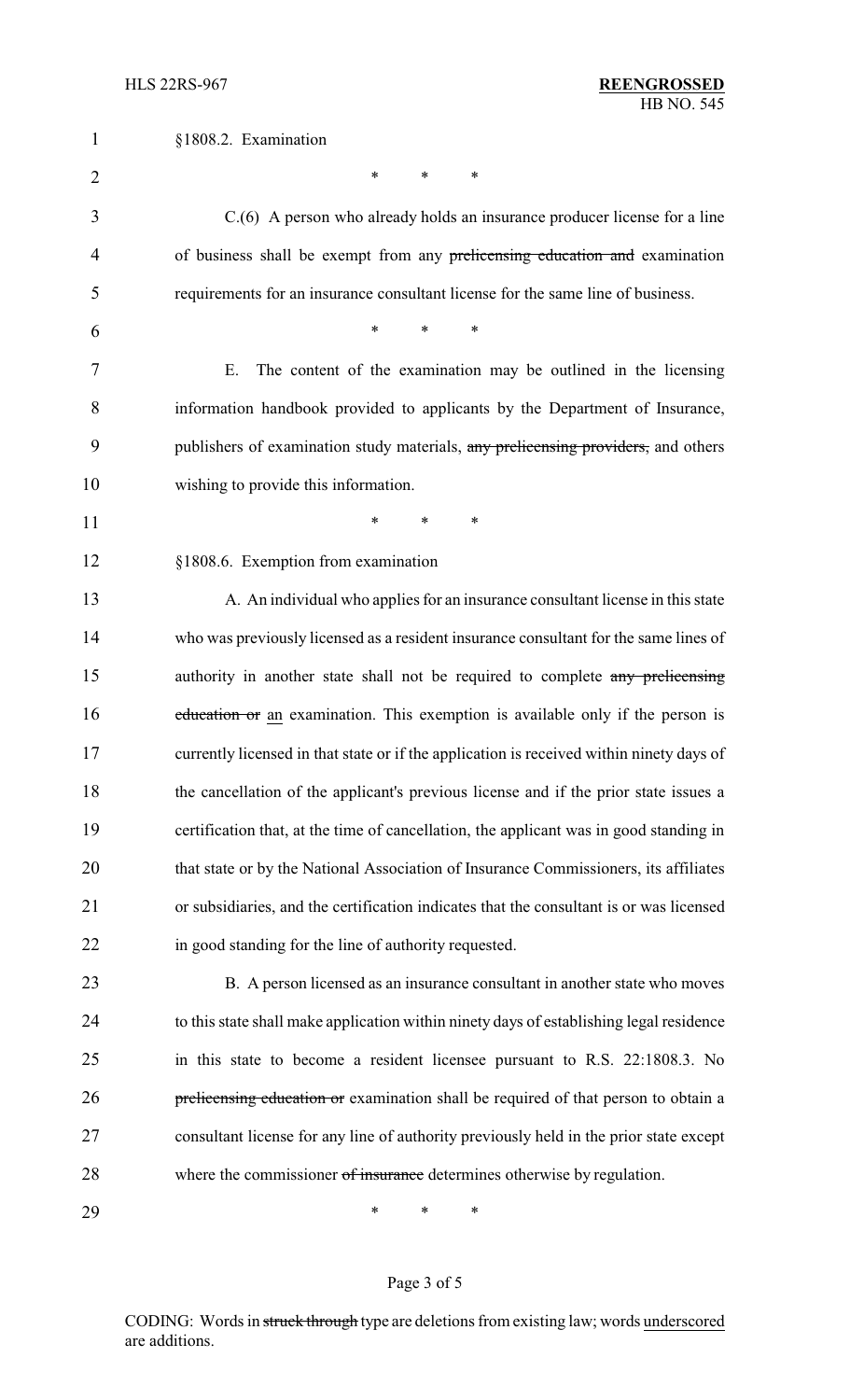### 1 Section 2. R.S. 22:513(B)(6), 1545(C), 1546(A)(4), 1571, 1574(A)(4), 1808.2(C)(1)

- 2 through (5), and  $1808.3(A)(4)$  are hereby repealed in their entirety.
- 3 Section 3. This Act shall become effective upon signature by the governor or, if not
- 4 signed by the governor, upon expiration of the time for bills to become law without signature
- 5 by the governor, as provided by Article III, Section 18 of the Constitution of Louisiana. If
- 6 vetoed by the governor and subsequently approved by the legislature, this Act shall become
- 7 effective on the day following such approval.

### DIGEST

The digest printed below was prepared by House Legislative Services. It constitutes no part of the legislative instrument. The keyword, one-liner, abstract, and digest do not constitute part of the law or proof or indicia of legislative intent. [R.S. 1:13(B) and 24:177(E)]

| HB 545 Reengrossed | 2022 Regular Session | Wright |
|--------------------|----------------------|--------|
|                    |                      |        |

**Abstract:** Repeals prelicensing requirements for insurance producers.

Present law provides that the commissioner shall not collect fees in advance for prelicensing or continuing education.

Present law provides that an individual applying for an insurance producer license who was previously licensed for the same lines of authority in another state shall not be required to complete any prelicensing education or examination.

Present law provides that no prelicensing education or examination shall be required of a person to obtain any line of authority previously held in a prior state except where the commissioner of insurance determines otherwise by regulation.

Present law provides that the commissioner shall adopt regulations governing the prelicensing and continuing education requirements for bail enforcement agents.

Present law provides that a person who alreadyholds an insurance producer license for a line of business shall be exempt from any prelicensing education and examination requirements for an insurance consultant license for the same line of business.

Present law provides that the content of the examination for insurance consultants may be outlined in the licensing information handbook provided by a prelicensing provider.

Present law provides that an individual who applies for an insurance consultant license who was previously licensed as a resident insurance consultant for the same lines of authority in another state shall not be required to complete any prelicensing education or examination.

Present law provides that no prelicensing education or examination shall be required of a person to obtain a consultant license for any line of authority previously held in a prior state except where the commissioner of insurance determines by regulation.

Present law provides that title insurance producers shall complete the required hours of prelicensing education under R.S. 22:1545 and 1571 related to Louisiana property law and title insurance, within the one-year period prior to application.

#### Page 4 of 5